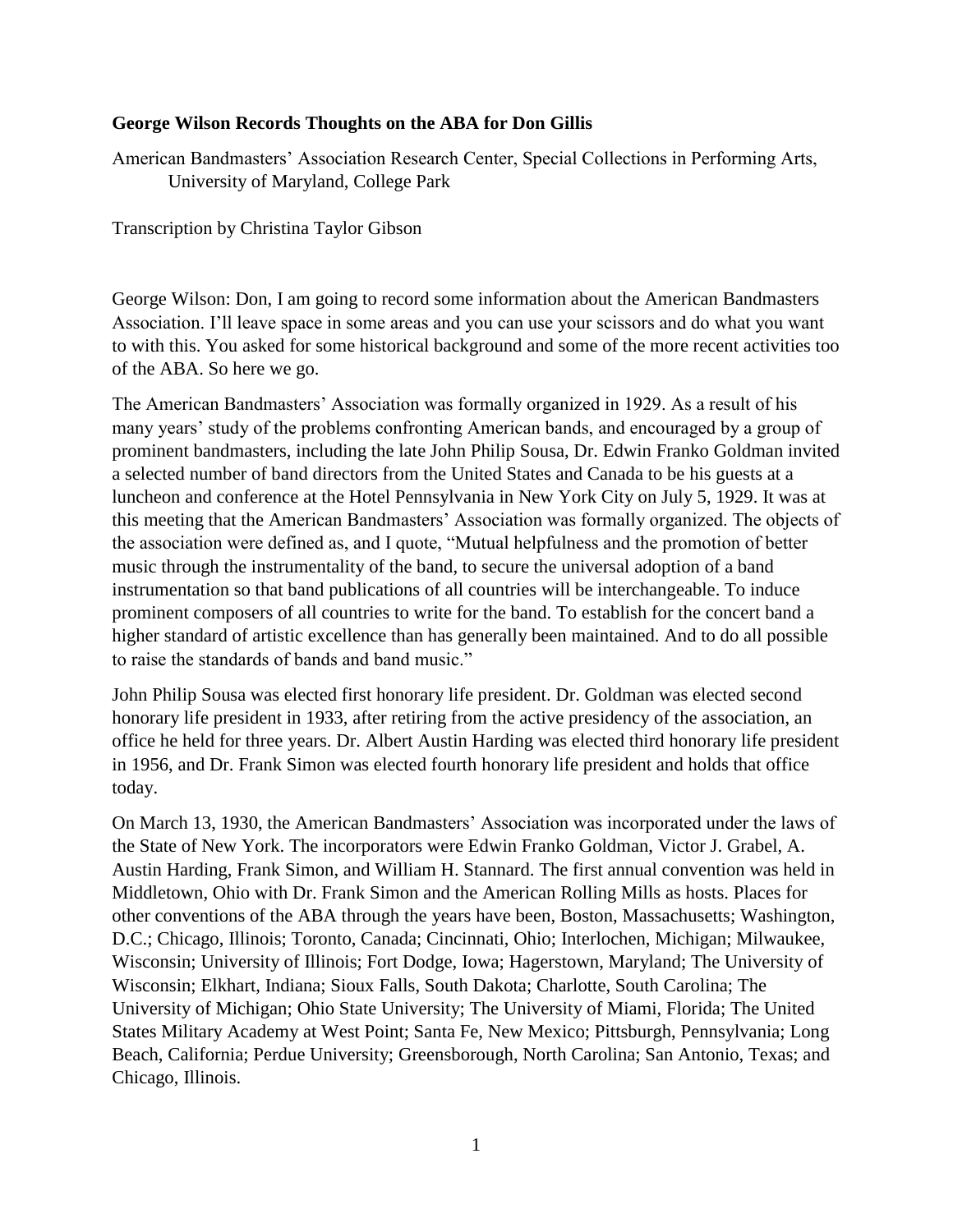The presidents of the ABA through the years have included some of the following men: Edwin Frank Goldman, Charles O'Neill, Herbert L. Clarke, Frank Simon, Albert Austin Harding, Karl. L. King, Peter Buys, Captain R.B. Hayward, Henry Fillmore, Glenn Cliff Baiman, Col. H.C. Bronson, J.J. Richards. Col. H.B. Bachman, Col. Earl D. Irons, Dr. William D. Revelli, Col. William Santelman, Cmdr. Charles Brendler, John C. Harper, Col. George S. Howard, Mark H. Hindsley, Herbert M. Johnston, Dr. Raymond F. Dvorak, Carleton L. Stewart, Otto J. P\_\_\_, Dr. Earl A. Slocum, Dr. Paul Yoder, Col. Chester Whiting.

The charter members of the association were Captain Charles O'Neill, Dr. Harding, Dr. Frank Simon, Captain Hayward, Liutenant G\_\_\_, Liutenant Charles Bentner, Victor J. Grabel, Arthur Pryor, and Dr. Edwin Frank Goldman.

The American Bandmasters' Association has made its importance felt in the world of music and through its influence has brought Bandmasters into closer contact with each other for their mutual benefit. Many problems have been discussed and solved. Much progress has been recorded. Many original aims realized. Prominent composers have written works for the Association. Many of these excellent and enduring compositions have received their premieres at concerts given during the Association's conventions. A definite instrumentation for American bands has been evolved. Publishers have taken cognizance of this achievement of the Association and have cooperated to the fullest extent in bringing about its universal acceptance. Better editions and arrangements for band have become general, as has the practice of providing a fuller, if not a complete, conductor's score. Nearly all of the publishers and instrument manufacturers of the country are associate members of the Association and have lent it valuable moral support.

Currently, the American Bandmasters' Association is vitally interested and involved in a number of projects of great importance to bands and band music. The John Philip Sousa Memorial project was inaugurated and has been sponsored by members of the American Bandmasters' Association. This project is to be a magnificent band shell known as the Sousa Band Shell and located in the new John F. Kennedy Center for the Performing Arts, now under construction in Washington, D.C. For the past ten years the Ostwald Band Composition Award has been given through the American Bandmasters' Association. The sponsor of this award has made material contributions to the literature for the concert band through the many fine compositions that have been submitted for this competition.

The American Bandmasters' Association Research Center, located at the University of Maryland was established in 1963. The Research Center is intended to serve as the depository for all materials relating to the history and literature of the wind band. The Center already contains impressive holdings of scores, recordings, books, pamphlets, programs, photographs, theses, dissertations, periodicals, and other material pertaining to the band.

In recent years the American Bandmasters' Association has been awarding memorial citations to outstanding men in the musical field who have made unusual contributions to band activities, not as band conductors, but as composers, or other interested musicians who have contributed to the development of bands. These awards have been given to men like Meredith Wilson.